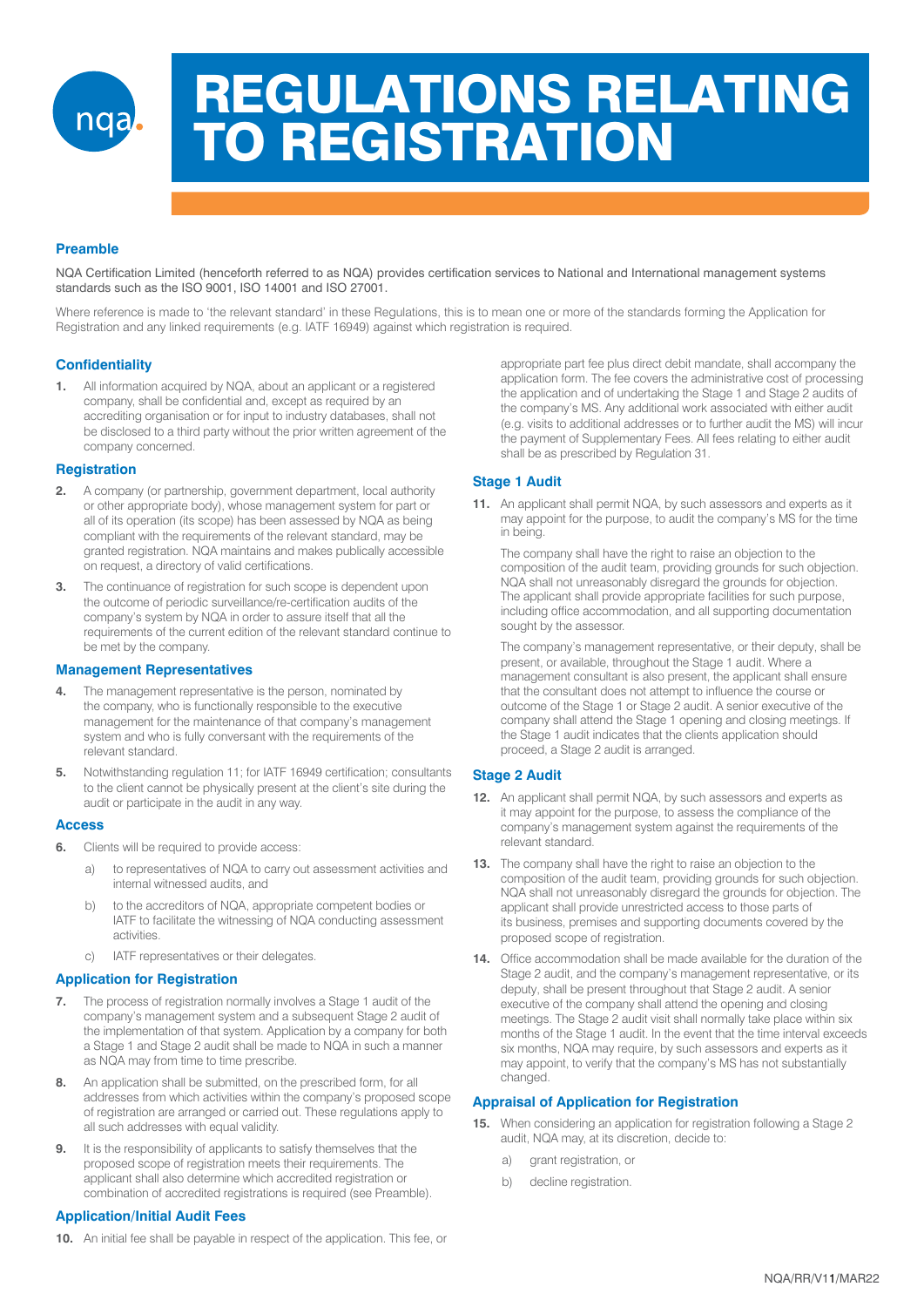# **Registration Fee**

**16.** Registration, including entry in National and International Directories of Registered Companies, if appropriate, is contingent upon the payment of a Registration Fee. The fee covers the administrative cost of processing registration and any surveillance audit visits scheduled to take place during the remainder of that financial year. Additional, unscheduled surveillance audit visits will incur an additional charge.

The Registration Fee shall be payable by the company prior to the issue of the Certificate of Registration unless a direct debit mandate has been raised. The fee relating to registration shall be as prescribed by Regulation 31.

## **Certificate of Registration and Replicas of NQA Devices**

- **17.** Following payment of the Registration Fee, NQA shall issue a Certificate of Registration detailing the company's scope of registration and incorporating the date of registration, validity period and the certificate number. The certificate shall incorporate the appropriate accreditation mark. The certificate and audit report(s) are the property of NQA and shall be returned, upon request, to NQA on cessation of registration for whatever reason.
- **18.** The Certificate of Registration shall contain the following information:
	- a) the name and geographic location of the client, (or the geographic location of the Head Office and any sites within the scope of a multisite certificate),
	- b) the dates of granting, extending or renewing certification,
	- c) the expiry date,
	- d) a unique identification number,
	- e) the precise standard and/or other certification criteria, against which certification is issued,
	- f) the scope of certification,
	- g) the name, address and certification mark of the NQA,
	- h) any other information required by the certification criteria,
- **19.** During the currency of its registration with NQA, a company shall be entitled to advertise that fact and to use the NQA Registration or Certification Mark(s) as appropriate, the former in the case of accredited scopes and the latter by all registrants. All use of NQA Registration and Certification Marks must be in accordance with the Conditions of Use of NQA's Marks. No company shall normally be permitted to hold more than one certificate number for each registration held. A company shall not use either the NQA Registration Mark or the NQA Certification Mark, until its Certificate of Registration is issued. Registered companies are prohibited from using the IATF logo in any capacity.
- **20.** A company registered with NQA shall, at all reasonable times, be prepared to produce its Certificate of Registration for inspection by an authorised representative of NQA.

# **Conditions of Continued Registration**

- **21.** Registration shall subsist, without renewal, until the end of the NQA financial year within which certification was granted, subject to the satisfactory outcome of any periodic surveillance and re-assessment audits carried out by NQA (see Regulations 23 to 29) and compliance with these Regulations Relating to Registration, as may be amended from time to time.
- **22.** A company registered with NQA shall be eligible for continued registration subject to:
	- a) payment of an Annual Registration Fee, as prescribed in Regulation 31, with payment to be received by 1 May; or have in place an acceptable direct debit mandate, and
	- b) access, by NQA representatives, to those parts of the business and premises covered by the scope of registration for the purpose of periodic surveillance audits of the management system (see Regulation 23), and
	- c) application being made for the inclusion of any additional addresses at which activities covered by the scope of registration are carried out or arranged and which are, in consequence, subject to the controls described in the company's MS, and
	- d) application being made for changes to the company's scope of registration as a result of changes to the company's MS, and
- e) compliance with scheme specific requirements (such as IATF Rules for achieving and maintaining IATF recognition), and
- f) compliance with the requirements of the relevant standard, and
- g) retention of records of Management Reviews and Internal Audits for a minimum period of three years, and
- h) notification to NQA of significant changes to the company's MS. Work associated with Regulations 22.c) and 22.d) will incur the payment of Additional Fees (see Regulation 31). The company shall notify NQA of changes, under Regulations 22.c), not later than twenty-eight days prior to coming into effect, and
- notification to NQA without delay (maximum three (3) working days) of matters that may affect the capability of the Management System to continue to fulfill the requirements of the applicable certification scheme e.g.
	- legal status
	- commercial status (joint venture, sub-contracting with other organisations)
	- ownership status (mergers, acquisitions)
	- organisation and management (key managerial, decision making or technical staff)
	- contact address or location
	- IATF OEM special status (notification shall be within 10 calendar days)
	- major changes to the management system and processes
	- scope of operation under the certified management system
- j) notification to NQA without delay of the occurrence of a serious incident or breach of regulation necessitating the involvement of the competent regulatory authority.
- k) notification to NQA within three (3) working days, of product recalls and calamities that affect the capability of the management system to continue to fulfill scheme requirements.
- l) notification to NQA within three (3) working days, of any legal proceedings with governmental authorities and the outcomes of those related to food safety and/or quality that affect the capability of the management system to continue to fulfill scheme requirements.
- m) notification to NQA, as soon as possible, of major threats to business continuity such as an earthquake, fire, flood, tsunami, force majeure etc. related to food safety and/or quality that affect the capability of the management system to continue to fulfill scheme requirements.

# **Periodic Surveillance Audits**

- 23. The certification issued to clients whose management system has been shown to comply with the criteria against which an assessment was conducted, as described in Regulations 11 to 14 will be maintained by NQA conducting periodic surveillance audits. The first surveillance audit will take place at a time prescribed by NQA, which would normally be no more than twelve months following the date of the certification decision.
	- In the event that the certified organization refuses to participate in an unannounced surveillance audit, the certificate shall suspended immediately, and subsequently withdrawn if the unannounced audit is not conducted within six-months (23. a is FSSC specific).
- **24.** The company shall have the right to raise an objection to the composition of the audit team, providing grounds for such objection. NQA shall not unreasonably disregard the grounds for objection. The client shall provide unrestricted access to those parts of its business, premises and supporting documents covered by the proposed scope of registration.
- **25.** Subsequent surveillance audits shall normally be undertaken on a notional annual or bi-annual basis as deemed necessary by NQA, (unless further visits are deemed necessary by NQA). The requirements of Regulations 12 to 14 are generally applicable.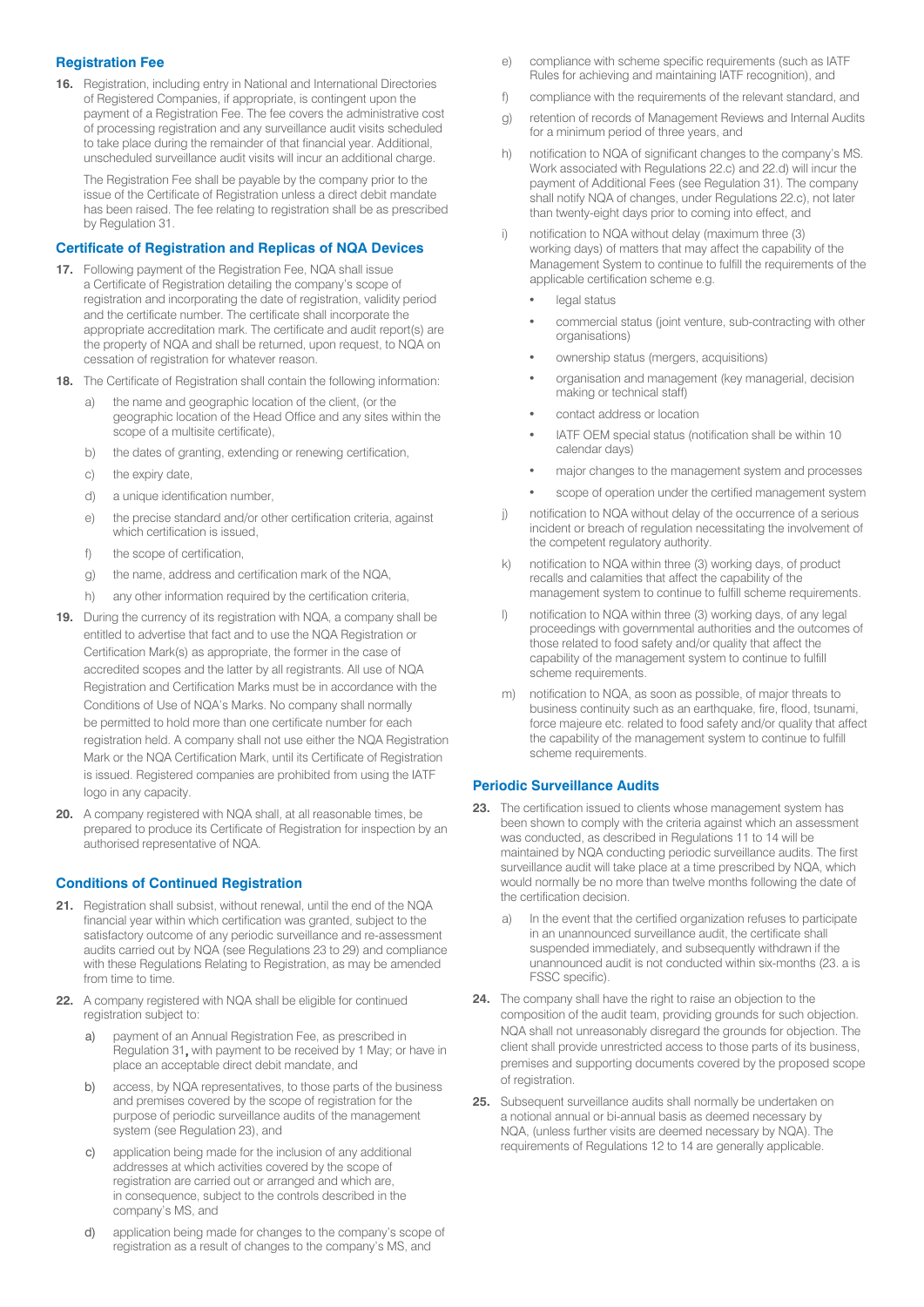# **Re-certification Audits**

**26.** Certification will normally be valid for a period of three years, subject to compliance with Regulation 22. Prior to the conclusion of three year certification cycle, a re-certification audit will be carried out by NQA in lieu of a periodic surveillance audit, as described in Regulations 23 to 25. This re-certification audit will evaluate the continued conformity and effectiveness of the client's management system as a whole with all of the requirements of the certification criteria.

The company shall have the right to raise an objection to the composition of the audit team, providing grounds for such objection. NQA shall not unreasonably disregard the grounds for objection. The applicant shall provide unrestricted access to those parts of its business, premises and supporting documents covered by the proposed scope of registration.

- **27.** Following a recertification audit, NQA may, at its discretion, decide to:
	- grant continued registration, or
	- b) decline continued registration.
- **28.** Should the decision be to grant continued certification, NQA will reissue the certificate of registration to the client as described in Regulation 17. That re-issued certificate will be normally valid for a period of three years, subject to compliance with Regulation 22.

#### **Suspension**

- **29.** Management system certification issued by NQA may be temporarily suspended for a number of reasons including:
	- a) voluntary cessation (by the client) of the operation of the certificated management system for whatever reason, (as required by Regulation 22f),
	- b) the management system adopted by the client has persistently or seriously failed to meet the certification criteria and has shown itself to be incapable of being effective, (as required by Regulation 22f), and
	- c) the client has not permitted NQA to conduct surveillance/ reassessment activities (as required by Regulation 22b).
- **30.** During its suspension, for whatever reason, the client shall not promote any claim to the effect that its management system is certificated. In addition NQA may place notice on its website (www. nqa.com) that a client's certification is under suspension.

#### **Financial Year, Fees and Charges**

- **31.** Fees and charges, as prescribed, shall be subjected to Value Added Tax at the prevailing rate, are non-refundable and payable as follows:
	- Application/MS Review Fee payable upon application (or, if appropriate, a direct debit mandate to accompany the application for registration),
	- b) Registration Fees and other charges payable 1 May (or as prescribed in Regulation 22a),
	- c) Additional Fees payable within thirty (30) days of the date of invoice (unless covered by a direct debit mandate, see e. below),
	- d) Cancellation Fee payable within thirty (30) days of the date of invoice (unless covered by a direct debit mandate, see e. below),
	- e) where payment of a Registration Fee is made by direct debit, a mandate shall be received by NQA within twenty-eight days of the request for payment.

#### **Appointments, Postponements and Cancellations**

**32.** Clients shall be given adequate notice of a visit by NQA.

Once confirmed, an additional fee will be charged if a visit is postponed or cancelled by the client within 20 working days of its planned occurrence. The fee chargeable will be based on a percentage of NQA's current standard day rate fee per audit day, as follows: cancellation on the day  $= 100\%$ , cancellation within 5 working days =  $90\%$ ; cancellation within 6-20 days =  $50\%$ . Additional nonrefundable expenditure that has been incurred by NQA (e.g flights or hotels) will also be re-charged.

## **Cancellation and Withdrawal of Registration**

**33.** NQA may, at any time, cease consideration of an application, or cancel registration of a company for failure to make payment of the prescribed fees and charges, as required in Regulation 31. The decision to cease consideration of an application, or to cancel registration, shall be notified to the company in writing and shall be deemed to become effective at the expiration of fourteen days after the date of dispatch of the letter. Should the company seek to have their registration reinstated, then NQA may make a charge to cover the costs involved.

- **34.** NQA may, at any time, withdraw the registration of a company if it is shown to the satisfaction of NQA that:
	- a) it has committed a breach of any of the obligations imposed by these Regulations, or
	- b) it fails to maintain its management system to the requirements of the relevant standard, or
	- c) it fails to rectify departures from the relevant standard observed by an NQA assessor during periodic surveillance audits of the management system, or
	- d) it fails to notify NQA of the existence of new addresses that either arrange or carry out work covered by the existing scope of the company, or
	- e) it fails to notify NQA within twenty-eight days of a change in the company's ownership which results in a change to the controlling interest of the company, or
	- f) it attempts to mislead its clients about the location or source of a service within its scope of registration, or
	- g) it has made use of the registration or certification marks or devices of NQA (as described in Regulation 19) in a manner which is likely to bring NQA into disrepute, or
	- h) it fails to advise NQA, within twenty-eight days, of a change of management representative at any of its business locations covered by its Certificate of Registration, or
	- i) it fails to notify NQA without delay, of the occurrence of a serious incident or breach of regulation necessitating the involvement of the competent regulatory authority.
	- j) it becomes bankrupt or insolvent or has a receiving order made against it, or compounds with its creditors or being a corporation commences to be wound up (not being a members voluntary winding up for the purposes of reconstruction) or carries on business under a receiver for the benefit of creditors or any of them or if, in the opinion of NQA, the nature of its work has changed or
	- k) it shall cease to trade or if there be any change in the ownership of the business that materially affects the conditions under which the company was registered, or
	- l) it performs any act which, in the opinion of NQA, is contrary or prejudicial to the objects or reputation of NQA.
- **35.** Before deciding whether or not to withdraw the registration of a company in accordance with Regulation 34, NQA shall inform the company, in writing by recorded delivery, of their intention to do so and the reason for the withdrawal. NQA shall afford the company the opportunity to make representation in writing to NQA within fourteen days of the date of recorded dispatch, and shall consider such representation before deciding whether or not to withdraw the registration of the company.
- **36.** A decision to withdraw the registration of a company under Regulation 34 shall be notified in writing by recorded delivery. The registration of a company which is withdrawn shall not be transferred to any other company. Notwithstanding Regulation 1, NQA may make public the withdrawal of registration and the associated regulation(s) which was infringed.

## **Complaints**

**37.** NQA has a publicly available description of its process for handling complaints against it. This process is described on its web-site (www. nqa.com). Details of the subject of any complaint and its resolution are also contained on that web-site, should the complainant and/or client wish the details of the complaint to be publicly available.

#### **Appeals**

**38.** Any applicant organisations or certificated client of NQA Certification Limited (NQA) has the right to appeal any decision pertaining to the certification process made by NQA and concerning such applicant organisation or certified client.

Note 1: Submission, investigation and decision on appeals shall not result in any discriminatory action against the appellant.

Note 2: For the purposes of this appeals procedure, an "Independent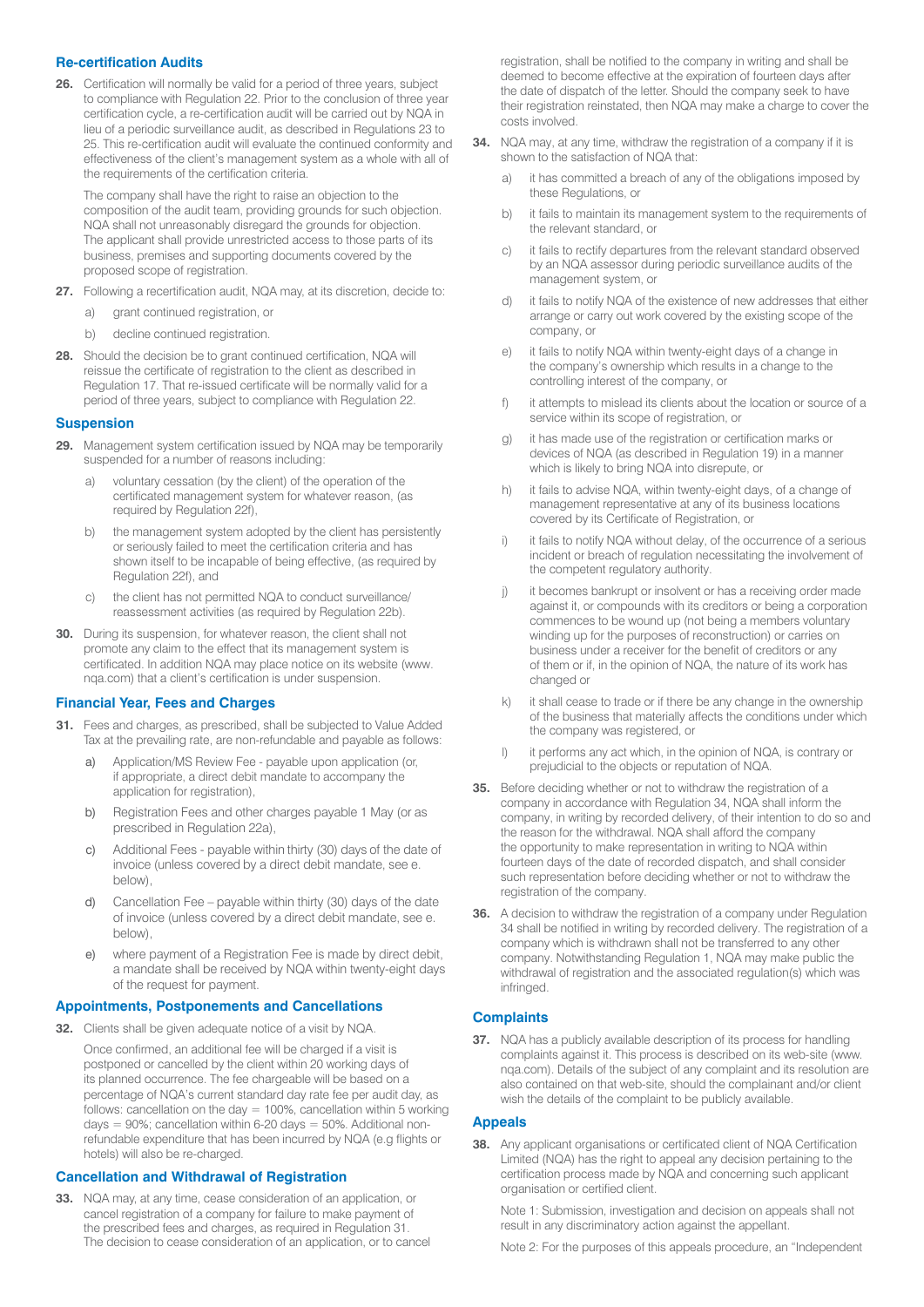Person" means a person who has had no direct involvement with the audit or certification of the relevant appellant in the twelve months prior to the submission of the written appeal including the audit or certification decision that forms the subject of the appeal.

- **39.** In the first instance the appellant submits a written appeal to NQA setting out the background to and reasons for the appeal. NQA shall log receipt of such appeal, formally confirm receipt of such appeal and provide the appellant with the name(s) of the individual(s) responsible for the investigation and an anticipated timeframe for completion.
- **40.** On occasions where the anticipated timeframe for completion is exceeded, the appellant shall be kept updated of progress.
- **41.** The outcome of the investigation and provisional decision shall be reviewed and approved by an Independent person who has had no prior involvement with the investigation and provisional decision.
- **42.** In order to ensure impartiality and in addition to regulation 42, the outcome of the investigation and provisional decision shall be reviewed by the Independent Certification Board of NQA.

This review shall precede communication of the outcome to the appellant.

- **43.** Upon completion of the investigation and satisfactory impartiality review, the outcome shall formally be communicated to the appellant.
- **44.** Upon occasions where the appellant wishes to challenge the decision of the appeals investigation, an additional appeal may be submitted to the Managing Director.
- **45.** Subject to conformity with pre-defined independence requirements, the decision of the Managing Director is final and binding upon all parties.
- **46.** On occasions where the Managing Director is not Independent, the Managing Director shall refer the final decision to the Global Accreditation Director.
- **47.** Actions incumbent upon any party within this process (both internal and external) shall be completed within 21 working days.

## **Misuse of NQA Certificates of Registration or Marks**

- **48.** A company, whose registration has been withdrawn, shall not exhibit, or cause to be exhibited, its former Certificate of Registration or any copy of it, either on its premises or elsewhere, nor shall it use or display, or permit to be used or displayed, any reproduction, print or replica of the NQA registration or certification marks in any form or on any material whatsoever.
- **49.** All certificates of Registration must be returned promptly to NQA when there is either a legitimate requirement for a change to its detail or upon cessation of the company's registration under either Regulation 34 or Regulation 36.
- **50.** No company that is not registered with NQA shall use, or cause to be used, the words "NQA" in any manner or for any purpose whatsoever, in connection with its business, its company or trading name, nor shall it in any way represent itself or its business as being so registered.

## **Short Notice Audits**

- **51.** It may be necessary for NQA to conduct audits of certified clients at short notice or unannounced to:
	- address significant structural changes to the company and/ or the documented management system, which may include a move of premises.
	- b) significant complaints which may bring into question the validity of the certificate
	- c) follow up where certification has been suspended.
- **52.** It may be necessary for NQA to undertake unannounced audits of certified clients where specifically required by the relevant standard.

#### **Warranties**

- **53.** NQA warrants that, as at the date on which a Certificate of Registration is issued or re-issued pursuant to Regulation 17 or Regulation 28 following a recertification audit (as applicable):
	- a) the Certificate of Registration issued under these Regulations will conform to the express specifications set forth in Regulation 18;
	- b) it shall have the right to confer and/or transfer the Certificate of Registration and that the same shall be delivered free of encumbrances; and
	- c) the Certificate of Registration provided hereunder meets the specifications and requirements of the appropriate oversight bodies in all material respects.
- 54. Each party warrants to the other that it has all requisite power and authority to enter into and perform its obligations under these Regulations and that the terms of these Regulations and the other documents referred to herein constitute valid, legal and binding obligations.
- 55. Other than those express warranties set out in Regulation 53 and 54 above, NQA provides no other warranties under the terms of, or in connection with, these Regulations.
- 56. The terms implied by sections 13 to 15 of the Sale of Goods Act 1979 and sections 3 to 5 of the Supply of Goods and Services Act 1982 are, to the fullest extent permitted by law, excluded from these Regulations.
- 57. Each applicant and/or registered company:
	- **a)** acknowledges and agrees that details of an applicant's and/or registered company's name, address and payment record may be submitted to a credit reference agency, and personal data will be processed by and on behalf of NQA in connection with the provision of services under these Regulations, and
	- **b)** warrants that it has obtained all necessary consents and clearances under the Data Protection Act 2018 to enable NQA to provide the services set out in these Regulations.
- 58. The applicant or registered company acknowledges that NQA is reliant on the applicant or registered company for direction as to the extent to which NQA, as processor, is entitled to use and process the relevant personal data. Consequently, neither NQA nor any of its affiliates will be liable for any claim brought by a data subject arising from any action or omission by NQA or any of its affiliates as processor, to the extent that such action or omission resulted from the applicant's or the registered company's instructions. To the extent that any claim is made against NQA and/or its affiliates in relation thereto. NQA and its affiliates shall be indemnified by the applicant or registered company pursuant to the terms of Regulation 60 in relation to all Losses (as defined in Regulation 60) incurred by NQA and/or its affiliates.

#### **Indemnities**

- 59. The applicant or registered company on the one hand and NQA on the other hand hereby indemnifies the other party and its affiliates from and against any and all claims, losses, liabilities, costs, damages, penalties and fines (together "Losses") which occur or result directly from the other party's uncured breach of these Regulations, except to the extent such Losses have been caused by, resulted from, or are connected with the negligence or misconduct of the party to be indemnified (or its affiliates).
- 60. The applicant or the registered company hereby indemnify NQA and its affiliates from and against any and all Losses suffered or incurred by NQA and/or its affiliates as a result of, or in connection with, the processing of personal data under the Data Protection Act 2018 and Regulations 58 and 59, the applicant or registered company's breach of Regulations 48 to 50 and/or any claim made against NQA and/or its affiliates for actual or alleged infringement of a third party's intellectual property rights arising out of or in connection with the services provided under these Regulations.

## **Limitation of Liability**

- **61.** Regulations 62 to 65 set out the entire financial liability of NQA and its affiliates (including any liability for the acts or omissions of its employees, agents and sub-contractors) in respect of:
	- a) any breach of these Regulations however arising;
	- b) any services or any part of them provided by NQA under the terms of these Regulations; and
	- c) any representation, statement or tortious act or omission (including negligence) arising under or in connection with these **Representations**
- **62.** Nothing in this agreement shall limit or exclude the liability of either party:
	- a) for death or personal injury resulting from negligence; or
	- b) for fraud or fraudulent misrepresentation; or
	- c) for breach of the condition as to title or the warranty as to quiet possession implied by section 2 of the Supply of Goods and Services Act 1982.